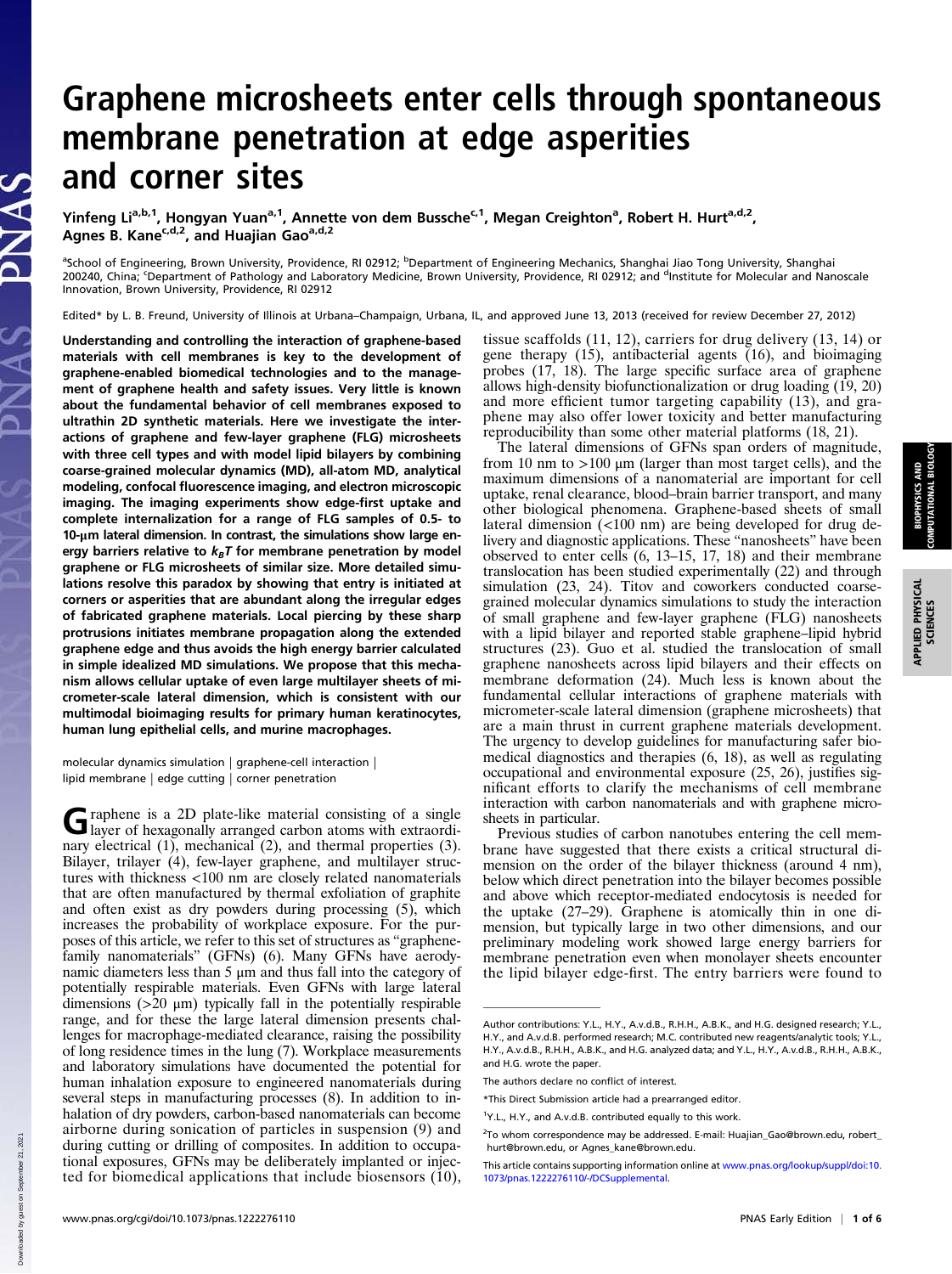be even larger for multilayer graphene materials, which are of particular interest in our study due to large-scale manufacturing by exfoliation. It was unclear at the preliminary stage which types of graphene materials (what range of layer numbers and lateral dimensions) would be capable of cell entry and by what biophysical mechanism. We therefore conducted a coupled experimental and computational study of graphene–membrane interactions, using molecular dynamics and in vitro cell imaging with emphasis on the geometry and dynamics of cell penetration and uptake. The simulations use similar coarse-graining methods to those in our previous study for the tip entry of carbon nanotubes and related 1D materials (30), but require higher spatial resolution due to the atomic thickness of graphene. We investigate the atomicscale mechanisms of cell interaction with few-layer graphene microsheets via coarse-grained molecular dynamics (CGMD) and all-atom steered molecular dynamics (SMD) simulations. The CGMD simulations illustrate the dynamic process of graphene–bilayer interaction, whereas the SMD simulations allow us to determine the energy barriers associated with initial graphene penetration. SMD simulations predict that idealized graphene sheets with smooth edges will not penetrate lipid bilayers at room temperature due to high energy barriers, even in cases where the initial encounter is strictly edge-on. Examination of actual fabricated graphene microsheets reveals highly irregular edge topographies, and we therefore develop a separate theoretical treatment of graphene–bilayer interaction initiated at sharp corners or protrusions. This latter model predicts that cell uptake can be initiated by a spontaneous localized piercing of the membrane at corners or asperities followed by spontaneous propagation along the graphene edge to achieve full penetration. These new model predictions are validated by confocal fluorescence bioimaging and electron microscopy, which show edge-first or corner-first membrane penetration and complete cellular internalization for a range of few-layer graphene microsheets and three cell types.

## Results and Discussion

Coarse-Grained Molecular Dynamics. Fig. 1 shows the CGMD results for graphene and few-layer graphene interacting with lipid bilayers. In the first simulation set, a small, rhombic, monolayer graphene flake with edge length of 6.4 nm is placed initially at a distance about 4 nm above and parallel to a square patch of lipid bilayer with 992 lipid molecules and 67,817 water molecules in a cubic box with edge dimension 24 nm (Fig. 1A). Periodic boundary conditions are imposed in all three dimensions. Under



Fig. 1. (A-H) Coarse-grained molecular dynamics simulations of interactions between a lipid bilayer and  $(A-D)$  a small graphene flake or  $(E-H)$  a large fivelayer graphene sheet with staggered stacking and roughened edge topography. (I) The normalized free energy of the system as a function of the graphene orientation when one of the sharpest corners is fixed at a distance of 0.5 nm above the bilayer. Note that  $A-D$  and  $F-H$  are time sequences; E is an experimental graphene edge structure (34–36).

thermal fluctuations, the graphene flake undergoes Brownian motion, including rapid vibration, rotation, and migration in the vicinity of the bilayer. Spontaneous piercing into the bilayer is observed to begin as soon as the flake finds a configuration with one of its sharpest corners oriented nearly orthogonal to the membrane (Fig. 1  $B$  and  $C$ ). Piercing is facilitated by the attractive interactions between graphene and the tail groups of lipids, but occurs only after the tip of the penetrating corner touches the hydrophobic core of the bilayer. In our CG simulations, the lipid membrane can be fully penetrated through by the graphene flake, accompanied by the tilt of the graphene flake to maximize its coverage with the membrane interior. The small graphene flake in our simulation eventually ends up embedded in the bilayer due to its small dimensions ([Movie](http://www.pnas.org/lookup/suppl/doi:10.1073/pnas.1222276110/-/DCSupplemental/sm01.avi) [S1](http://www.pnas.org/lookup/suppl/doi:10.1073/pnas.1222276110/-/DCSupplemental/sm01.avi)). The simulation of a rhombic graphene flake with two different corner angles (30 $^{\circ}$ and 60 $^{\circ}$ ) demonstrates that orthogonal piercing of the sharpest corner of graphene has the lowest energy barrier and is the most preferred entry pathway. The edge planes of graphene have a complex chemistry and are typically decorated with hydrophilic oxygen functional groups, whereas in cell culture medium graphene may exhibit adsorbed proteins that can also reduce apparent hydrophobicity. The set of GFN samples used in our bioimaging studies has C/O ratios ranging from 10 to 32 by X-ray photoelectron spectroscopy (31) with the oxygen atoms presumed to be on edge and defect sites. Also, the amount of adsorbed protein was measured to cover 3– 46% of the GFN surface area, depending on conditions and sample ([SI Text](http://www.pnas.org/lookup/suppl/doi:10.1073/pnas.1222276110/-/DCSupplemental/pnas.201222276SI.pdf?targetid=nameddest=STXT)). To investigate these effects, further CGMD simulations of bilayer interaction with graphene flakes of different shapes and surface chemistry (different corner/edge functionalizations and hydrophilic/hydrophobic properties) confirm that small graphene sheets tend to penetrate into the cell via spontaneous piercing at their sharpest hydrophobic corner. A series of calculations with different interaction parameters between graphene and lipid molecules are also performed to demonstrate that the corner entry mode is robust within a broad range of dissipative particle dynamics (DPD) parameters ([SI](http://www.pnas.org/lookup/suppl/doi:10.1073/pnas.1222276110/-/DCSupplemental/pnas.201222276SI.pdf?targetid=nameddest=STXT) [Text](http://www.pnas.org/lookup/suppl/doi:10.1073/pnas.1222276110/-/DCSupplemental/pnas.201222276SI.pdf?targetid=nameddest=STXT)). We will show shortly that the nearly orthogonal orientation of a sharp graphene corner with respect to the bilayer minimizes their interactive free energy and is the thermodynamically preferred configuration even before penetration begins.

We also performed CGMD simulations of large few-layer graphene sheets interacting with lipid bilayers (Fig.  $1$  F–H). We began by studying an ideal, atomically smooth, infinite graphene edge interacting with lipid bilayers, but did not observe penetration ([SI Text](http://www.pnas.org/lookup/suppl/doi:10.1073/pnas.1222276110/-/DCSupplemental/pnas.201222276SI.pdf?targetid=nameddest=STXT), [Fig. S6](http://www.pnas.org/lookup/suppl/doi:10.1073/pnas.1222276110/-/DCSupplemental/pnas.201222276SI.pdf?targetid=nameddest=SF6)A, and Discussion). We realized that the edges of experimentally fabricated graphene exhibit atomic-scale roughness (Fig. 1E) as seen by atomically resolved scanning tunneling microscopy (32–34), and most few-layer graphene sheets also show very rough edges (see Fig. 4), as well as terraced or beveled edge structures that become successively thinner toward one of the two faces (35, 36). Fig. 1F shows a model terraced edge structure created on a five-layer FLG flake interacting with a bilayer. The simulation system consists of a patch of bilayer with 2,016 lipid molecules and 133,052 water molecules in a cubic box with dimensions of 24 nm  $\times$  48 nm  $\times$ 24 nm. The plate-like FLG, which has a ragged edge topography mimicking those observed in experiments, is composed of five atomic layers with an equilibrium interlayer distance of 0.34 nm and placed initially at a distance about 3 nm above and orthogonal to the bilayer. Each graphene layer is assigned a different color. The first two and last two layers are set to be symmetrical with respect to the midlayer. To mimic part of a much larger structure for which Brownian motion is limited, the top edge of the FLG is clamped and periodic boundary conditions are imposed in all three dimensions of the simulation box. The lipid bilayer undergoes Brownian motion in the vicinity of the large graphene edge for 2.19 μs under the confinement of a harmonic potential. The latter is then removed and the bilayer membrane is set free to interact with the ragged graphene edge.

Downloaded by guest on September 21, 2021

loaded by guest on

Down

 $2021$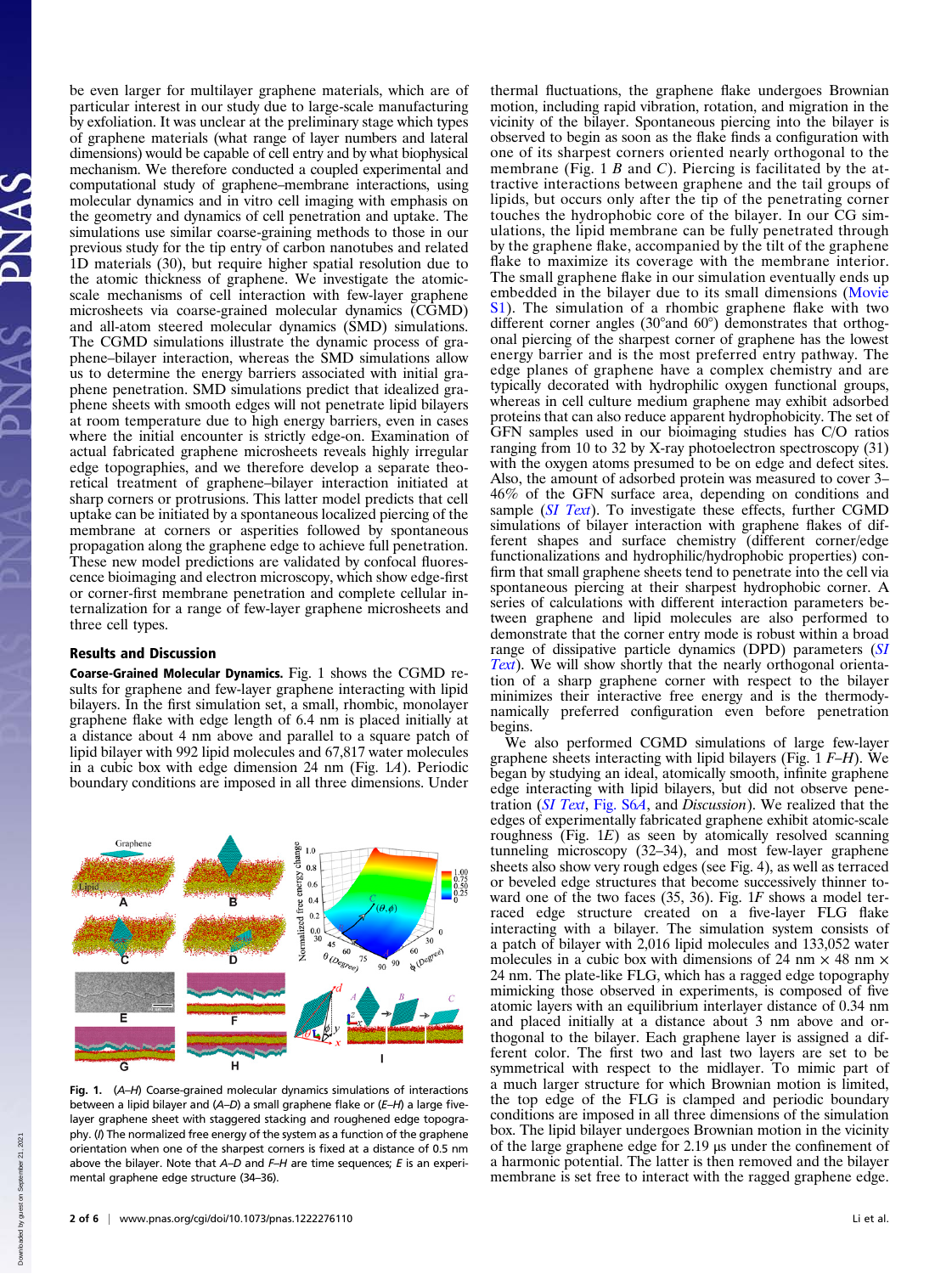It is seen that the FLG penetrates the bilayer despite its size, starting with localized piercing at sharp protrusions along the edge. The penetrated portion of the membrane then propagates along the whole edge, resulting in full penetration ([Movie S2](http://www.pnas.org/lookup/suppl/doi:10.1073/pnas.1222276110/-/DCSupplemental/sm02.avi)). In this process, the energy barrier to penetration is overcome by local piercing at sharp corners along the nominally flat edge, and the full penetration is driven by the attractive interaction between the graphene and the tail groups of lipids once initial piercing is successful. We have tested the robustness of this entry mode by carrying out further CGMD simulations on monolayer or few-layer graphene flakes with an isolated protrusion or a terrace or by initiating contact near a corner or a locally folded edge ([SI Text](http://www.pnas.org/lookup/suppl/doi:10.1073/pnas.1222276110/-/DCSupplemental/pnas.201222276SI.pdf?targetid=nameddest=STXT) and [Figs. S2](http://www.pnas.org/lookup/suppl/doi:10.1073/pnas.1222276110/-/DCSupplemental/pnas.201222276SI.pdf?targetid=nameddest=SF2)–[S7](http://www.pnas.org/lookup/suppl/doi:10.1073/pnas.1222276110/-/DCSupplemental/pnas.201222276SI.pdf?targetid=nameddest=SF7)). The simulation results all show similar pathways that are initiated by localized piercing at an atomically thin graphene feature, which requires only thermal energy to overcome the small barrier, followed by spreading and complete penetration driven by hydrophobic forces between the graphene and the bilayer core. We believe this entry mechanism may be generic for cell uptake of all 2D hydrophobic nanomaterials with atomic-scale thickness. The importance of localized corner piercing for entry initiation can also be demonstrated by carrying out simulations on ideal, atomically smooth, infinite graphene edges without the irregular features observed in real samples. In this case, our simulations show that the lipid bilayer is repelled away from the graphene edge due to a combination of a strong entry energy barrier and entropic interactions between the bilayer and an atomically smooth graphene edge ([SI Text](http://www.pnas.org/lookup/suppl/doi:10.1073/pnas.1222276110/-/DCSupplemental/pnas.201222276SI.pdf?targetid=nameddest=STXT) and [Fig. S6](http://www.pnas.org/lookup/suppl/doi:10.1073/pnas.1222276110/-/DCSupplemental/pnas.201222276SI.pdf?targetid=nameddest=SF6)A). This last simulation was done to further demonstrate the importance of local piercing as the initiating event, but does not correspond to any known biological exposure scenario, because it would require cell contact with a uniform, atomically smooth, horizontally aligned, long-length graphene edge structure that is difficult to achieve in practice.

Our simulations demonstrate local orthogonal piercing at a sharp corner or asperity that initiates graphene penetration of lipid bilayers. To better understand this behavior, we use the thermodynamic integration (TI) technique (37) to calculate the free energy of the system as a function of two orientation angles  $(\theta, \phi)$  of a rhombic graphene flake when one of the sharp corners of the flake is fixed at a distance of 0.4 nm above the bilayer (the detailed implementation of the TI method is given in [SI Text](http://www.pnas.org/lookup/suppl/doi:10.1073/pnas.1222276110/-/DCSupplemental/pnas.201222276SI.pdf?targetid=nameddest=STXT)). Here  $\theta$  is the angle between the long diagonal axis of the flake and the bilayer within the graphene plane and  $\phi$  is the angle between the vectors normal to the graphene plane and the membrane plane (Fig. 1I). The free energy associated with orthogonal corner piercing  $(90^{\circ}, 90^{\circ})$  is set to 0 as a reference value. Not surprisingly, the orientation  $(30^{\circ}, 0^{\circ})$ , which corresponds to the graphene flake parallel to the bilayer plane, shows the highest free energy because it induces the most severe confinement of thermal motion in this configuration. We further normalized the calculated free energy by its peak value at the parallel configuration  $(30^{\circ}, 0^{\circ})$ . The plotted normalized free energy in Fig. 1I demonstrates that the orthogonal orientation  $(90^{\circ}, 90^{\circ})$  exhibits the lowest free energy due to its weakest confinement on the thermal motions of both membrane and graphene (thereby maximizing the entropy of the system).

All-Atom Simulations. Our CGMD simulations suggest that localized corner piercing plays a critical role during the initial stage of cell uptake of graphene. To determine the energy evolution associated with such initial piercing events, further simulations are conducted on an all-atom model of corner piercing of a monolayer graphene flake across a bilayer patch of 1-palmitoyl-2-oleoyl-sn-glycero-3-phosphocholine (POPC) lipid in a box of water molecules. The all-atom simulations are of two types. Type I simulations are designed to test whether there exists a positive driving force for piercing in an all-atom MD simulation. As shown in Fig. 2A, a triangular graphene flake initially placed in a corner-piercing configuration across the bilayer was observed to spontaneously move downward, penetrating further into the bilayer [\(Movie S3](http://www.pnas.org/lookup/suppl/doi:10.1073/pnas.1222276110/-/DCSupplemental/sm03.avi)). In type II simulations, the energy barrier associated with corner piercing is calculated by SMD simulations (38), in which a graphene corner is pulled across the bilayer by a virtual spring (see  $\overline{SI}$  Text for more details). Fig. 2B shows the graphene–bilayer interaction energy calculated from the SMD simulations as a function of the penetration distance. The SMD calculations confirm that the energy barrier is small, only  $~\sim 5k_BT$ , for the graphene corner to pierce through the top hydrophilic head region of the bilayer. Shortly after this point, the total interaction energy starts to decrease due to favorable interactions between the lipid tails in the core of the bilayer and an everincreasing area of immersed graphene. Thus, both our CGMD and all-atom simulations reveal that corner piercing involves a small energy barrier comparable to thermal energy and is essentially a spontaneous process.

Both CGMD and all-atom simulations indicate that the lipid bilayer structure remains essentially intact upon graphene insertion except that the hydrophobic tails of lipids are somewhat straightened due to strong adhesion onto the side surfaces of graphene. In a continuum description, the energy change accompanying piercing can be expressed in terms of four variables:  $h_H$  and  $h_T$ (thicknesses of the head and tail groups in the lipid monolayer, as shown in Fig. 2C) and  $\gamma_H$  and  $\gamma_T$  (interaction energy densities between one side surface of graphene and head and tail groups of lipids relative to that between solvent and graphene). For a graphene corner with an internal angle of  $2\alpha$ , the rate of energy change during piercing can then be written as a piecewise function of the penetration depth  $h$  as  $(SI \text{ Text})$ 

$$
\frac{\partial E}{\partial h} = \begin{cases}\n4h_{\gamma_H} \tan \alpha & 0 < h \le h_H \\
4[h_{H\gamma_H} + (h - h_H)\gamma_T] \tan \alpha & h_H < h \le h_H + 2h_T \\
4[(h - 2h_T)\gamma_H + 2h_T\gamma_T] \tan \alpha & h_H + 2h_T < h \le 2h_H + 2h_T \\
8(\gamma_H h_H + \gamma_T h_T) \tan \alpha & 2h_H + 2h_T < h.\n\end{cases}
$$
\n[1]

Our all-atom simulation shown in Fig. 2A indicates that there is a positive driving force for the last regime of piercing, i.e.,  $\gamma_H h_H + \gamma_T h_T < 0$ . Under this condition, it can be seen that the energy increases in the first regime,  $0 < h \leq h_H$ , but decreases in



Fig. 2. All-atom molecular dynamics simulations of corner piercing of a monolayer graphene across a lipid bilayer. (A) Simulations directly showing that the corner piercing proceeds spontaneously. (B) Graphene–bilayer interaction energy as a function of the penetration distance, showing the existence of an energy barrier of about  $5k_BT$  associated with corner piercing. The mean value of interaction energy is obtained from 11 independent simulation runs and the error bars show SD. The relatively large fluctuations of interaction energy at large penetration distance are mainly due to random translational and rotational movements of graphene relative to the bilayer membrane and random configurational changes of individual lipids adjacent to the graphene. (C) Analytical model of corner piercing.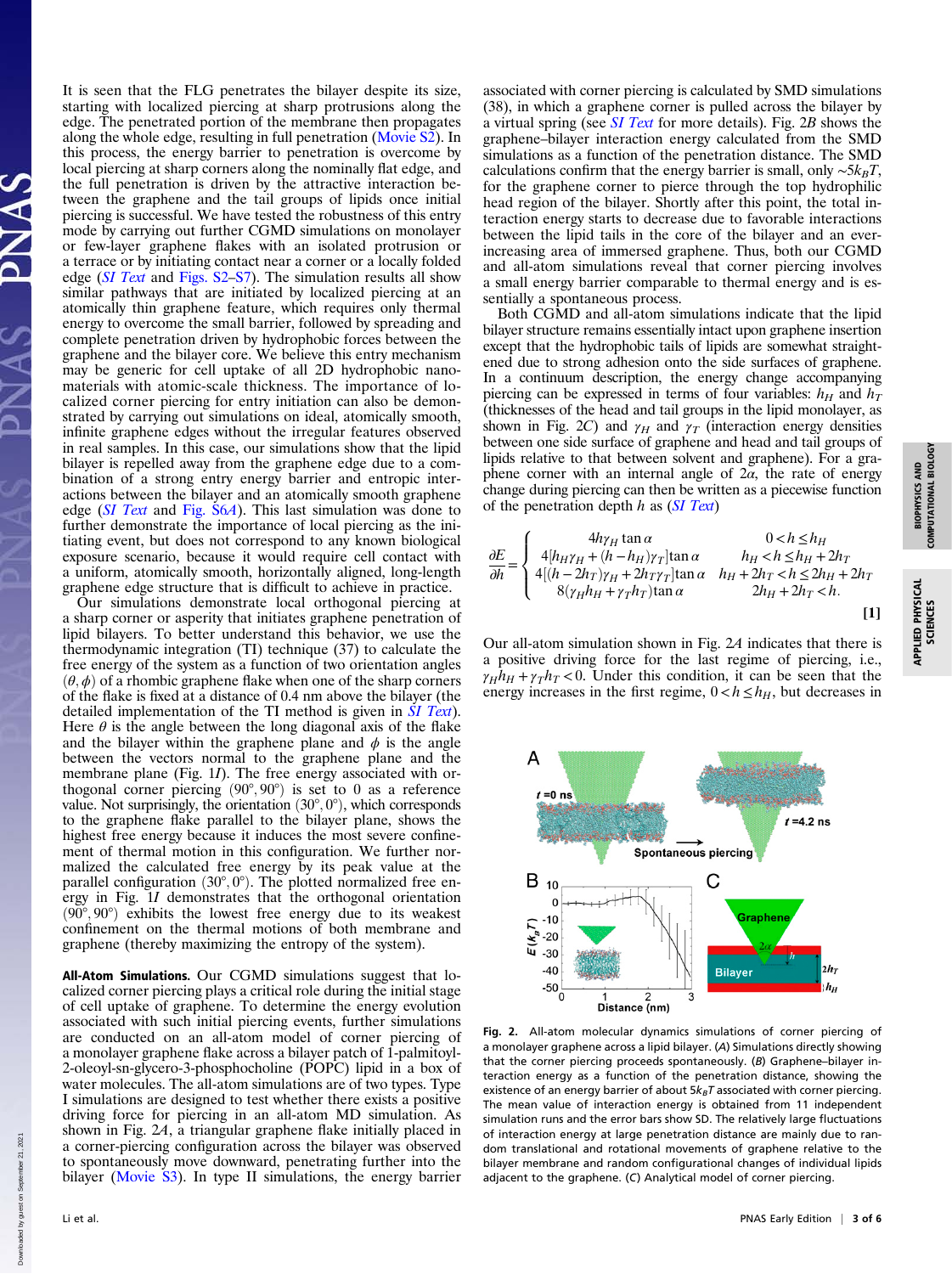both regimes  $h_H + 2h_T < h \leq 2h_H + 2h_T$  and  $2h_H + 2h_T < h$ . The energy peak occurs when the graphene tip lies in the hydrophobic core,  $h_H < h \leq h_H + 2h_T$ , at a point defined by  $dE/dh = 0$ . This gives the energy barrier for piercing as  $E_{bar}=2(1-\gamma_H/\gamma_T)$  $\tilde{h}_{H\gamma H}^2$  tan  $\alpha$  at a critical penetration depth of  $\tilde{h}_{cr} = (1 - \gamma_H/\gamma_T)h_H$ .

The surface interaction energy densities  $\gamma_H$  and  $\gamma_H$  may be estimated as  $\gamma_H = 7k_BT \cdot nm^{-2}$ ,  $\gamma_H = -7k_BT \cdot nm^{-2}$  if they are considered to be of the same order of magnitude as those between the hydrocarbon tail groups and water (39). Taking  $h_H = 0.5$  nm and  $\alpha = 45^\circ$  shows that the energy barrier for corner piercing is  $E_{barrier} = 2(1 - \gamma_H/\gamma_T)h_H^2 \gamma_H \tan \alpha \approx 7k_BT$  at a critical penetration depth of  $h_{cr} = \frac{(1 - \gamma_H/\gamma_T)}{h_H} \approx 1.0$  nm. These num-<br>bers are in excellent agreement with the direct SMD simulation results shown in Fig. 2B.

It may be tempting to make an analogy between graphene corner piercing into a lipid bilayer described here and mechanical piercing by stress concentration at sharp corners. However, we emphasize that the former is an essentially spontaneous process, whereas the latter is driven by an applied force.

Bioimaging Experiments. Figs. 3 and 4 present confocal fluorescent and ex situ electron micrographs that confirm the MD predictions of edge/corner-first penetration and cell entry of fewlayer graphene microsheets. Lung epithelial cells and keratinocytes are representative of the epithelial lining of the respiratory tract and the skin, respectively (40), and form flat, single-cell monolayers in vitro (Fig. 3). Polarized epithelial cells have a well-organized microtubular cytoskeletal network whereas



Fig. 3. Cellular uptake and internalization of few-layer graphene microsheets. (A–C) Confocal images of human lung epithelial cells (A and B) and mouse macrophages (C) exposed to graphene microsheets (0.5- to 25-μm lateral dimension) after 24 h and 5 h, respectively. The nuclei in A and B are visualized (blue fluorescence) with 4′,6-diamidino-2-phenylindole (DAPI). The microtubules of the lung epithelial cells (A and B) are visualized using antitubulin beta antibodies conjugated with FITC (green fluorescence), whereas the actin cytoskeleton of macrophages shown in C is visualized using rhodamine–phalloidin (red fluorescence). In unexposed lung epithelial cells (A and B, Inset), cytoplasmic microtubules (MT) form a linear network spanning across the cytoplasm. Internalized graphene flakes (yellow arrows, A and B) physically displace the linear microtubular network. In unexposed macrophages (C, Inset), filamentous actin (F) is organized into aggregates beneath the plasma membrane. Internalized graphene flakes with large lateral dimension (yellow arrow, C) induce dense aggregates of actin filaments whereas submicron graphene sheets (yellow arrowhead, C) do not disrupt the actin cytoskeleton. Transmission electron micrographs of macrophages (D) and lung epithelial cells (E) exposed to 10 ppm FLG sheets (∼800 nm in lateral dimension) for 5 h and 24 h show localization in the cytoplasm within membrane-bound vacuoles (blue Insets). Graphene microsheets inside vacuoles appear as electron-dense linear sections (D, Inset) or irregular flakes (E, Inset).

macrophages have a subcortical distribution of actin filaments that can be visualized using indirect immunofluorescence confocal microscopy (Fig. 3 A–C, Insets). Plate-like graphene microsheets are internalized by human lung epithelial cells (Fig.  $3 A$  and  $B$ ) and macrophages (Fig.  $3C$ ) and can be visualized within the cytoplasm using confocal imaging. It is interesting that the graphene basal planes show preferential orientation parallel to the basolateral cell surface attached to the substrate. Platelike graphene microsheets physically disrupt the cytoskeletal organization of both lung epithelial cells (Fig.  $3 \land A$  and  $B$ ) and macrophages (Fig. 3C). In thin sections using transmission electron microscopy (TEM), some graphene microsheets can be visualized within cytoplasmic vacuoles inside macrophages (Fig. 3D) and lung epithelial cells (Fig. 3E). The overall structure and integrity of subcellular organelles are preserved as revealed by TEM (Fig. 3  $D$  and  $E$ ), confirming our in vitro assays that show preserved cell viability ([SI Text](http://www.pnas.org/lookup/suppl/doi:10.1073/pnas.1222276110/-/DCSupplemental/pnas.201222276SI.pdf?targetid=nameddest=STXT) and [Fig. S8\)](http://www.pnas.org/lookup/suppl/doi:10.1073/pnas.1222276110/-/DCSupplemental/pnas.201222276SI.pdf?targetid=nameddest=SF8).

The imaging protocols used in Fig. 3 are useful to show graphene internalization and orientation, but do not reveal the entry mode. We therefore carried out shorter time exposures to capture the uptake process, using ex situ field-emission SEM of target cells with the outer membrane enhanced by osmium tetroxide postfixation. This imaging was carried out both with and without critical point drying to check for drying artifacts. Fig. 4 shows high-resolution images of cell surfaces exposed to graphene after 5 or 24 h. Edge-first or corner-first penetration of the membrane is seen in all cases and for all three target cell types. Fig. 4 C and D shows particularly clear cases of membrane penetration that appears to have initiated at an asperity or protrusion on the graphene edge (Fig. 4C) or initiated at a graphene corner (Fig.  $4D$ ). Note that the edges of these sheets are observed to be highly irregular (Fig.  $4 \, A$ , C, and D) and provide numerous sites for initial penetration as described in the modeling  $(SI \text{ Text}$  and Fig.  $S\hat{9}$ ). Internalization of these plate-like graphene microsheets ranging in lateral dimension from 0.5 nm up to 5 μm ([Table S1](http://www.pnas.org/lookup/suppl/doi:10.1073/pnas.1222276110/-/DCSupplemental/pnas.201222276SI.pdf?targetid=nameddest=ST1)) did not compromise cell viability at the doses and time points used in these in vitro studies. More generally, however, inhaled nanoparticles can be associated with adverse health effects (41) and Schinwald et al. (7) reported that graphene nanoplatelets induced granuloma formation and lung inflammation following pharyngeal aspiration in mice. Intracellular uptake and cytoplasmic localization of plate-like graphene nanomaterials may interfere with cytoskeleton organization (Fig.  $3A-C$ ) and normal physiological functions including polarized secretion (40), barrier formation (42), and cell migration during differentiation and repair of epithelial injury (43). Internalization of nanoparticles by macrophages has been shown to disrupt phagocytosis and clearance of particles and microbes from the lungs (44, 45). Schinwald et al. (7) provide evidence that graphene nanoplatelets are not readily cleared from the lungs and induce release of proinflammatory mediators from macrophages. Other studies report that graphene nanomaterials are biocompatible (46, 47), and much more work is needed before graphene material health risks can be fully assessed.

In summary, coarse-grained molecular dynamics, all-atom steered MD, analytical modeling, and live-cell and ex situ bioimaging were used to investigate the fundamental mechanisms of graphene interactions with lipid bilayers. The simulations reveal direct bilayer penetration that begins with localized piercing at sharp corners or at protrusions along graphene edges followed by propagation along the edge to achieve full penetration. For a small graphene flake, Brownian motion and entropic driving forces in the near-membrane region first position the flake orthogonal to the bilayer plane, which then leads to spontaneous corner piercing. All-atom steered molecular dynamics simulations track the free energy evolution during corner piercing and reveal only a small energy barrier, comparable to  $k_BT$ . Interestingly, in the absence of sharp corners or edge protrusions, the cell membrane has a high intrinsic energy barrier against penetration by long graphene edge segments even though they are atomically thin. Such uniform, atomically smooth, horizontally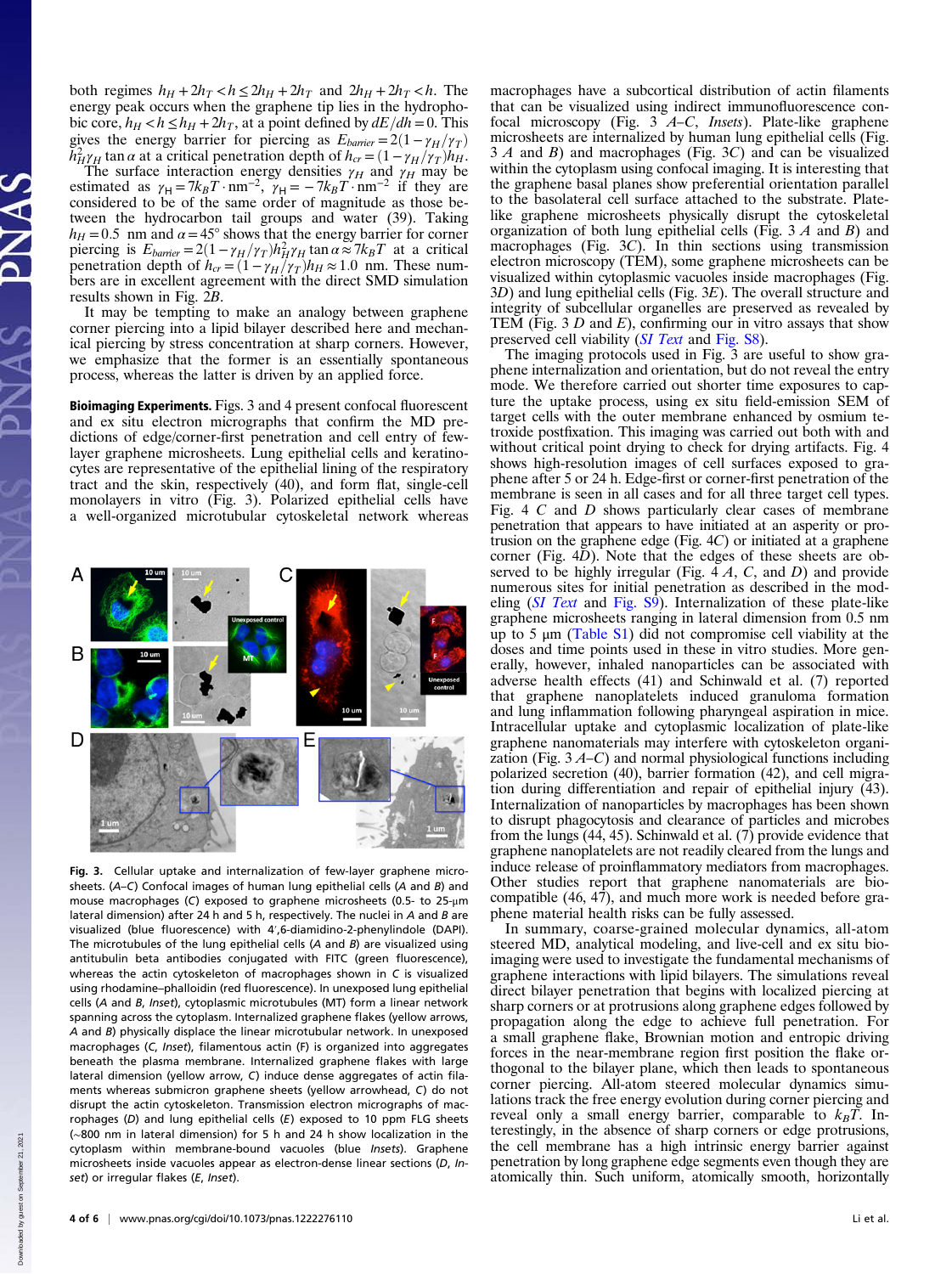



Fig. 4. Cell membrane interactions with graphene microsheets, showing edge or corner penetration for each of three cell types. (A) Corner penetration observed for a graphene sheet of micrometer-scale lateral dimension on the surface of a human lung epithelial cell at low and high magnification. (B) Edge penetration of multiple microsheets (G) into a macrophage (M). (C) Edge penetration for a 5-μm sheet interacting with primary human keratinocytes, in which the edge entry appears to have been nucleated at an asperity or protrusion (thick yellow arrow). (D) Corner penetration mode at the surface of a primary human keratinocyte. The tilted, upright orientation of the graphene sheet produces subtle e-beam shadows immediately adjacent to the sheet in some images. Highly irregular edge topography is seen on essentially all graphene sheets. All images are field-emission scanning electron micrographs of fixed cells with osmium tetroxide postfixation. Exposure times are 24 h except for that of macrophages, which is a 5-h exposure. Cells in A and B were not subjected to critical point drying during sample preparation for scanning electron microscopy. The graphene microsheets here and in Fig. 3 have layer numbers that range from 4 to 25. (Scale bars, 2 μm.)

aligned, long-length graphene edges are rare, however, so in practice cell penetration is spontaneous due to the presence of atomic- or nano-scale edge roughness that essentially eliminates the energy barrier. Experimental imaging studies confirm graphene penetration of cell membranes in a dominant edge-first or corner-first mode for each of three cell types studied: lung epithelial cells, keratinocytes, and macrophages. The experiments also show penetration and successful uptake of GFN flakes as large as 5–10 μm in lateral dimension, which supports the model prediction that penetration activation barriers are not intrinsically length dependent, because of initiation at local sharp features. Once the initial energy barrier for spontaneous membrane penetration has been overcome, we hypothesize that interaction between the hydrophobic basal surfaces of graphene microsheets with the inner hydrophobic region of the plasma membrane promotes cellular uptake. Hydrophobic surfaces are considered to represent damage-associated molecular patterns (DAMPs) that nonspecifically activate the innate immune response (48). Hydrophobic cellular surfaces (49) and surface functionalized nanoparticles (50) are more readily internalized and initiate more potent innate immune responses than weakly charged, hydrophilic surfaces. By this mechanism, we hypothesize that graphene microsheets that penetrate into hydrophobic lipid domains may be recognized as DAMPs by target cells that are the first line of defense against particles and microbes deposited on the skin or on the epithelial lining of the lungs following inhalation. The ability of graphene microsheets with large lateral dimension to penetrate and enter cells, documented here both experimentally and through simulation, may lead to cytoskeletal disruption, impaired cell motility, compromised epithelial barrier function, or other geometric and steric effects that deserve further study.

## Materials and Methods

Coarse-Grained MD Simulations. The coarse-grained simulations in this paper are based on DPD, which is a Lagrangian method derived from coarse graining of molecular dynamics (51) widely used as a mesoscopic simulation method for biomembrane systems (52–55). The lipid bilayer membrane is represented by the  $H_3(T_5)_2$  coarse-grained model ([SI Text](http://www.pnas.org/lookup/suppl/doi:10.1073/pnas.1222276110/-/DCSupplemental/pnas.201222276SI.pdf?targetid=nameddest=STXT) and [Fig. S1\)](http://www.pnas.org/lookup/suppl/doi:10.1073/pnas.1222276110/-/DCSupplemental/pnas.201222276SI.pdf?targetid=nameddest=SF1) (51). The hydrophilic lipid heads and hydrophobic lipid tails are shown as red and yellow beads, respectively. A unit cell of CG graphene consists of three beads with the nearest-neighbor distance of 0.4 nm and internal angle of 60°. The interactions among the beads are chosen to keep elastic properties of CG graphene consistent with experimental results (2, 56). The interaction parameters between graphene and lipid molecules are calibrated against parameters from all-atom MD simulations and also varied in a range to test the robustness of key observations. The simulations are performed in the number-volume-temperature (NVT) ensembles with the time step taken as  $\Delta t = 0.003\tau$  and carried out by using the software package LAMMPS (57). More details of the method are given in [SI Text](http://www.pnas.org/lookup/suppl/doi:10.1073/pnas.1222276110/-/DCSupplemental/pnas.201222276SI.pdf?targetid=nameddest=STXT).

All-Atom MD Simulations. The all-atom MD simulations were performed in NAMD (58) and visualized in VMD (59). The graphene and the POPC lipid bilayer membrane were generated using VMD Graphene Builder and Membrane Builder, respectively. The graphene and lipid bilayer system was then fully hydrated (adding water molecules), using VMD. The CHARMM36 force field (60) with added parameters for the graphene and TIP3 water model was adopted in the simulations. The simulations were composed of two equilibration steps and one production step. Because the lipid membranes generated by the membrane plug-in of VMD were far from the equilibrium state, an equilibrium run of 0.5 ns was carried out in which everything except lipid tails was fixed. This first step allowed the lipid tails to melt into a fluid-like configuration. In the second step, the systems were equilibrated for about 2 ns in the number-pressure-temperature (NPT) ensemble at temperature of 310 K and pressure of 1 atm. Next, the production runs were performed as the third step. In all three steps of simulation, the out-of-plane degrees of freedom of the carbon atoms of the graphene flakes were restricted using harmonic constraints. Further details of the all-atom simulations are given in [SI Text](http://www.pnas.org/lookup/suppl/doi:10.1073/pnas.1222276110/-/DCSupplemental/pnas.201222276SI.pdf?targetid=nameddest=STXT).

Bioimaging Experiments. Experiments were conducted on three cell types: murine macrophages, lung epithelial cells, and primary human keratinocytes. The cells were exposed to commercial few-layer graphene microsheet samples with a range of lateral dimensions (0.5–10 μm) and layer numbers (4–25). The FLG samples were dispersed using 1,2-dipalmitoyl-sn-glycero-3-phosphocholine (DPPC) (Avanti Polar lipids)/albumin before addition into cell culture medium [\(Fig. S10\)](http://www.pnas.org/lookup/suppl/doi:10.1073/pnas.1222276110/-/DCSupplemental/pnas.201222276SI.pdf?targetid=nameddest=SF10). One hundred microliters of graphene flakes in a 5-mg/mL ethanol stock solution were added to 62 μL of a 40-mg/mL DPPC/ ethanol solution and vortexed for 5 s followed by addition of 838 μL PBS containing 2% (vol/vol) albumin to produce a 500 μg/mL (ppm) graphene stock solution containing 2.5 mg DPPC and 2% albumin/PBS. The amount of adsorbed protein that results from application of this protocol was measured in separate control experiments and found to comprise 3–46% of the GFN surface area, depending on conditions and sample ([SI Text](http://www.pnas.org/lookup/suppl/doi:10.1073/pnas.1222276110/-/DCSupplemental/pnas.201222276SI.pdf?targetid=nameddest=STXT)). For keratinocytes, the graphene stock solution was diluted to 10 μg/mL graphene in dermal cell basal medium containing keratinocyte growth supplements, whereas RPMI 1640 served as a dilution medium for macrophages and lung epithelial cells. Further details of the cultivation of three cell types are given in [SI Text](http://www.pnas.org/lookup/suppl/doi:10.1073/pnas.1222276110/-/DCSupplemental/pnas.201222276SI.pdf?targetid=nameddest=STXT).

Confocal fluorescence microscopy. Lung epithelial cells were exposed to graphene flakes for 24 h. The cells were washed and stained with antitubulin antibody conjugated with fluorescein isothiocyanate (FITC) (Cell Signaling; 3623S) and 4′,6-diamidino-2-phenylindole (DAPI). Macrophages were exposed to graphene for 5 h as described above. The cells were washed and stained with rhodamine-conjugated phalloidin and DAPI. Images were visualized using a spinning-disk Olympus confocal fluorescence (Model IX81) motorized inverted research microscope to assess uptake and cytoskeletal organization.

Electron microscopy. For TEM sample preparation two different methods were used to verify that graphene flakes are taken up by the cells. Cells were fixed in Karnovsky's fixative [5% (vol/vol) glutaraldehyde, 4% (vol/vol) formaldehyde in 0.1 M sodium cacodylate buffer, pH 7.4] (Electron Microscopy Sciences; 11650) at 4 °C and then rinsed three times with 0.1 M sodium cacodylate buffer and postfixed in 2% (vol/vol) aqueous osmium tetroxide

 $2021$